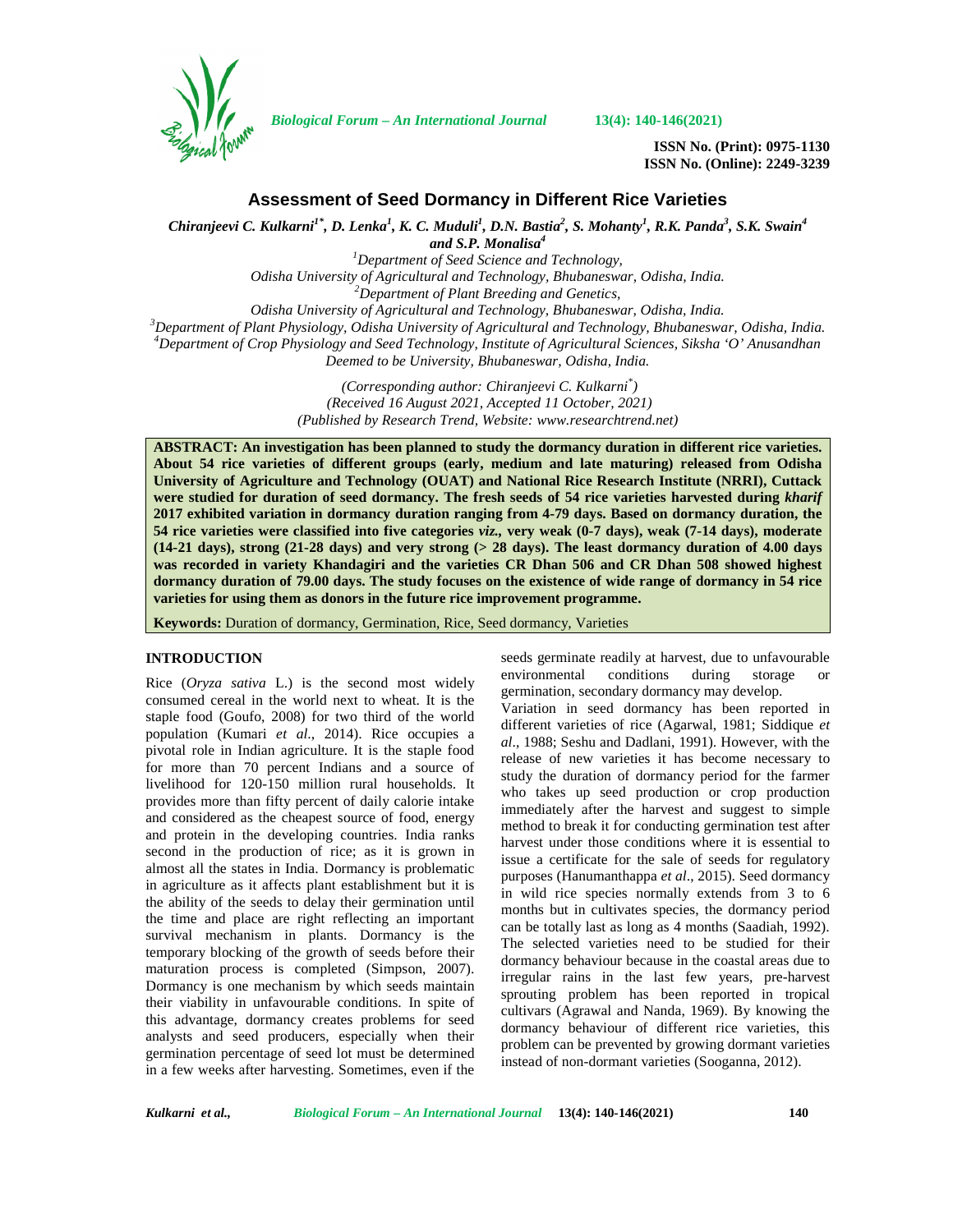## **MATERIALS AND METHODS**

The field and laboratory experiments were conducted at Mandakini, the Research plots of Department of Agronomy and Department of Seed Science and Technology, OUAT, Bhubaneswar during *kharif* 2017-18, respectively. Fifty-four rice varieties of different groups (early, medium and late maturing) released from OUAT and NRRI, were evaluated for duration of seed dormancy. These varieties were grown in randomized block design (RBD) with three replications in the experimental field. Standard agronomic practices were followed such as irrigation was given as and when required and care was taken to prevent water stress during the critical growth stages of the crop. The crop was harvested at harvestable maturity and the panicles were dried to about 10-12% moisture, while attached to the plants by the method of shade drying (Sahoo and Swain, 1983).

One hundred seed samples replicated four times, for each of the varieties were withdrawn for germination test to determine the trend of seed in germination. The germination tests were carried out under ambient temperature. The first test was done on the day of harvest. Germination counts were made on the  $14<sup>th</sup>$  day (final count) and the computed germination percentage was based on normal seedling (Vasudevan *et al*., 2014) following ISTA rules (Anonymous, 1985). Dormancy was considered terminated when germination reached 80 %. Seeds were sown in petriplate on one sheet of Whatman no. 3 filter paper. Varieties that germinated (>80% germination) within 7 days were considered as non-dormant and those not germinated (<80% germination) were considered as dormant one. For these dormant varieties, germination was recorded after every seven days so that actual days taken for a variety to achieve 80% germination can be recorded. Days taken by a variety to achieve 80% germination from the date of harvest are considered as duration of seed dormancy (Sanghamitra *et al*., 2018). Based on dormancy duration, the 54 rice varieties were classified into five categories *viz.,* very weak (0-7 days), weak (7-14 days), moderate (14-21 days), strong (21-28 days) and very strong  $(> 28 \text{ days})$ .

#### **RESULT AND DISCUSSION**

Seed dormancy a complex agronomic trait, under control of both environmental and genetic factors, is considered as an important trait in plant breeding programme as it affects grain yield and seed quality. It is well established that early and medium duration rice varieties had shorter span of dormancy compared to late duration varieties (Murthy *et al*., 1990). In this study about 54 varieties were studied for duration of seed dormancy. The seeds were allowed to germinate immediately after harvest and germination percentage was recorded. Among the varieties, ten varieties showed 80.00 % (var. Kharavela) to 99.33 % germination immediately after harvest  $(0<sup>th</sup>$  day) and in rest of the varieties, germination percentage of seeds immediately after harvest ranged from 1.00 %  $(0<sup>th</sup>$  day) to 99.66 %  $(84<sup>th</sup> \, day)$ . The highest germination

percentage was recorded by var. CR Dhan 506 (99.66 %) and the lowest was recorded by the varieties Surendra, Rajeswari, Jalamani, Jayantidhan, CR Dhan 408, CR Dhan 500 and CR Dhan 506 (1.00 %). Nil germination was recorded by the varieties Upahar, CR Dhan 305 and CR Dhan 508 (Table 1). Germination was low immediately after harvest and gradually increased to reach steady stage of 80 %. Results obtained showed that all the varieties tested had some degree of dormancy.

Based on the dormancy duration, the varieties were classified into five categories *viz*., very weak (0-7 days), weak (7-14 days), moderate (14-21 days), strong (21-28 days) and very strong (>28 days). In *kharif* 2017, among 54 rice varieties, 10 varieties fell into very weak, 3 varieties fell under moderate category, 9 varieties fell into strong and 32 varieties fell under very strong dormant class. None of the varieties fell into weak dormant class (Table 2). Seeds produced in *kharif* season exhibited longer dormancy period. In other words, expression of the character was highest in *kharif* season. This might be due to synthesis of higher amount of phenolics and/or abscisic acid in the seeds of *kharif* season.

Rao (1994) observed longer dormancy in rice seeds produced in *kharif*. Hanumanthappa *et al.*, (2016)studied that dormancy duration in paddy genotypes and reported that ranged from 0-35 days. Saritha (2004) reported that variation in dormancy duration ranged from 0-42 days for 81 rice varieties. Gianinetti and Cohn (2008) reported that the primary dormancy of red rice was released after 45 days of ripening. Studies conducted by Kalitha *et al*., 1994showed that 155 genotypes were non-dormant and 57 had dormancy ranging from 7-35 days. Franco (1997) confirmed that the seeds exhibit post-harvest dormancy that can persist for 90-120 days in cultivated rice, depending on the cultivar. Mahadevappa and Nandisha, 1987 found that the duration of seed dormancy in rice varied from 0-12 weeks. The variation in dormancy in paddy genotypes may be due to genetic makeup of the seeds (Chang and Tagumpay, 1973 and Agarwal, 1981), influence of the environment on the expression of the genetic capabilities, the impermeability of seed coat to water and the balance between the presence of germination inhibitors and promoters in the seed (Hayashi and Himeno, 1974) and mechanical restriction by seed parts which largely determine the inhibition and progress of the physiological processes that are involved in germination and seedling emergence.

Padma and Reddy (2000) recorded that the Surekha and Phalguna rice varieties did not show dormancy and registered standard germination certification (80%) immediately after harvest, whereas the period of dormancy was four weeks in CSR 18, Chaitanya and Krishnaveni, six weeks in Pusa Basmati and Basmati 370 and seven weeks in Basmati Pakistan, CSR 13, RNR 32341 and WGL 48684.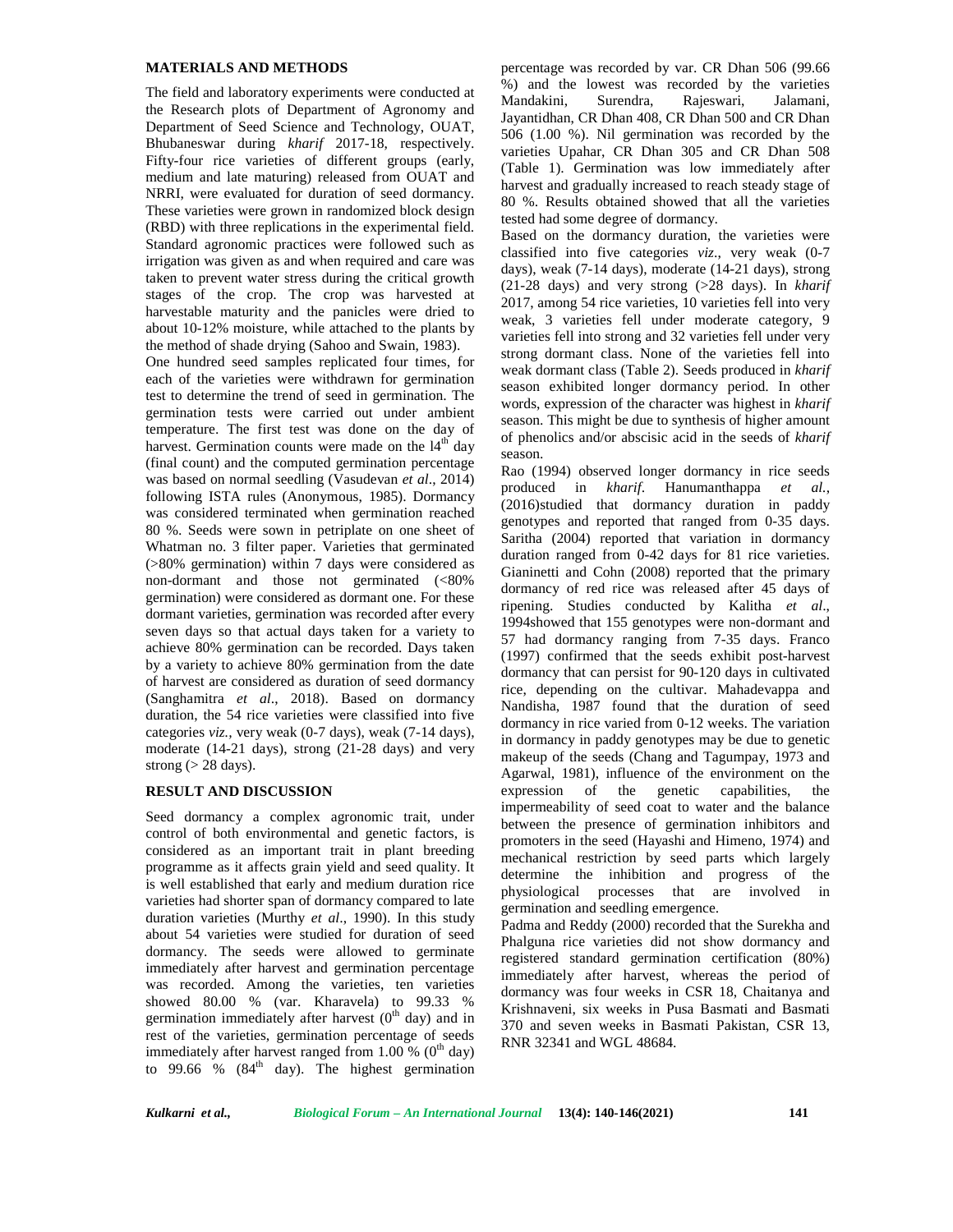| Sr. no.          | <b>Varieties</b> |                                                    | <b>Germination %</b> |                          |                          |                          |                          |                          |                          |                          |                          |                          |                          |                          |  |  |
|------------------|------------------|----------------------------------------------------|----------------------|--------------------------|--------------------------|--------------------------|--------------------------|--------------------------|--------------------------|--------------------------|--------------------------|--------------------------|--------------------------|--------------------------|--|--|
|                  |                  |                                                    |                      |                          |                          |                          |                          | Days after harvest (DAH) |                          |                          |                          |                          |                          |                          |  |  |
|                  |                  | $\mathbf{0}$                                       | $\overline{7}$       | $\overline{14}$          | $\overline{21}$          | $\overline{28}$          | $\overline{35}$          | 42                       | 49                       | $\overline{56}$          | 63                       | 70                       | 77                       | 84                       |  |  |
| 1                | Jogesh           | 26.66                                              | 50.66                | 62.00                    | 84.66                    | $\sim$                   |                          | $\overline{a}$           | $\overline{a}$           |                          | $\overline{a}$           |                          | $\overline{a}$           | $\sim$                   |  |  |
|                  |                  | (31.09)                                            | (45.38)              | (51.94)                  | (66.94)                  |                          |                          |                          |                          |                          |                          |                          |                          |                          |  |  |
| $\overline{2}$   | Badami           | 82.00                                              |                      | $\sim$                   | $\overline{\phantom{a}}$ | $\sim$                   | $\sim$                   | $\overline{\phantom{a}}$ | $\sim$                   | $\sim$                   | $\sim$                   | $\overline{\phantom{a}}$ | $\blacksquare$           | $\sim$                   |  |  |
|                  |                  | (64.90)                                            |                      |                          |                          |                          |                          |                          |                          |                          |                          |                          |                          |                          |  |  |
| 3                | Ghanteswari      | 81.66                                              | $\overline{a}$       | $\overline{a}$           | $\overline{\phantom{a}}$ | $\overline{\phantom{a}}$ |                          | $\overline{a}$           | $\overline{\phantom{a}}$ | $\overline{a}$           | $\sim$                   | $\overline{\phantom{a}}$ | $\overline{\phantom{a}}$ |                          |  |  |
|                  |                  | (64.64)                                            |                      |                          |                          |                          |                          |                          |                          |                          |                          |                          |                          |                          |  |  |
| $\overline{4}$   | Udayagiri        | 98.66                                              | $\sim$               | $\overline{\phantom{a}}$ | $\overline{\phantom{a}}$ | $\overline{\phantom{a}}$ | $\overline{a}$           | $\overline{\phantom{a}}$ | $\blacksquare$           | $\overline{\phantom{a}}$ | $\overline{\phantom{a}}$ | $\sim$                   | $\blacksquare$           | $\overline{\phantom{a}}$ |  |  |
|                  |                  | (83.35)                                            |                      |                          |                          |                          |                          |                          |                          |                          |                          |                          |                          |                          |  |  |
| 5                | Lalitagiri       | 92.00                                              |                      | $\overline{\phantom{a}}$ | $\overline{\phantom{a}}$ | $\overline{\phantom{a}}$ |                          | $\overline{\phantom{a}}$ | $\overline{a}$           |                          | $\overline{a}$           |                          | $\overline{a}$           | $\sim$                   |  |  |
|                  |                  | (73.57)                                            |                      |                          |                          |                          |                          |                          |                          |                          |                          |                          |                          |                          |  |  |
| 6                | Nilagiri         | 83.33                                              | $\sim$               | $\overline{\phantom{a}}$ | $\overline{\phantom{a}}$ | $\overline{\phantom{a}}$ | $\overline{\phantom{a}}$ | $\overline{\phantom{a}}$ | $\overline{\phantom{a}}$ | $\overline{\phantom{a}}$ | $\overline{\phantom{a}}$ | $\overline{\phantom{a}}$ | $\overline{\phantom{a}}$ | $\overline{\phantom{a}}$ |  |  |
|                  |                  | (65.90)                                            |                      |                          |                          |                          |                          |                          |                          |                          |                          |                          |                          |                          |  |  |
| $\tau$           | Khandagiri       | 84.33                                              | $\sim$               | $\overline{a}$           | $\sim$                   | $\sim$                   | $\overline{a}$           | $\overline{a}$           | $\overline{a}$           | $\sim$                   | $\sim$                   | $\sim$                   | $\sim$                   | $\sim$                   |  |  |
|                  |                  | (66.68)                                            |                      |                          |                          |                          |                          |                          |                          |                          |                          |                          |                          |                          |  |  |
| 8                | Sidhanta         | 84.33                                              | $\sim$               | $\overline{a}$           |                          | $\sim$                   |                          | $\overline{a}$           | $\overline{a}$           | $\overline{a}$           | $\sim$                   | $\overline{\phantom{a}}$ | $\overline{a}$           | $\blacksquare$           |  |  |
|                  |                  | (66.68)                                            |                      |                          |                          |                          |                          |                          |                          |                          |                          |                          |                          |                          |  |  |
| 9                | Mandakini        | 1.00(5.74)                                         | 22.66                | 45.33                    | 65.00                    | 83.00                    |                          | $\overline{a}$           | $\overline{a}$           | $\overline{a}$           | $\sim$                   | $\overline{\phantom{a}}$ | $\overline{a}$           | $\sim$                   |  |  |
|                  |                  |                                                    | (28.43)              | (42.32)                  | (53.73)                  | (65.65)                  |                          |                          |                          |                          |                          |                          |                          |                          |  |  |
| 10               | CR Dhan 101      | 8.33                                               | 30.33                | 51.00                    | 62.00                    | 84.66                    | $\sim$                   | $\sim$                   | $\sim$                   | $\overline{\phantom{a}}$ | $\sim$                   | $\sim$                   | $\sim$                   | $\sim$                   |  |  |
|                  |                  | (16.78)                                            | (33.42)              | (45.57)                  | (51.94)                  | (66.94)                  |                          |                          |                          |                          |                          |                          |                          |                          |  |  |
| 11               | CR Dhan 202      | 5.00                                               | 7.66                 | 31.00                    | 50.66                    | 89.66                    | $\sim$                   | $\overline{a}$           | $\sim$                   | $\overline{a}$           | $\sim$                   | $\overline{\phantom{a}}$ | $\blacksquare$           | $\sim$                   |  |  |
|                  |                  | (12.92)                                            | (16.07)              | (33.83)                  | (45.38)                  | (71.24)                  |                          |                          |                          |                          |                          |                          |                          |                          |  |  |
| 12               | CR Dhan 203      | 9.33                                               | 26.66                | 38.66                    | 60.00                    | 80.33                    | $\overline{\phantom{a}}$ | $\sim$                   | $\blacksquare$           | $\blacksquare$           | $\sim$                   | $\sim$                   | $\blacksquare$           | $\sim$                   |  |  |
|                  |                  | (17.79)                                            | (31.09)              | (38.45)                  | (50.77)                  | (63.67)                  |                          |                          |                          |                          |                          |                          |                          |                          |  |  |
| 13               | Jajati           | 14.00                                              | 20.33                | 21.66                    | 42.66                    | 55.33                    | 73.00                    | 91.33                    | $\overline{a}$           |                          | $\overline{a}$           |                          | $\overline{a}$           | $\overline{\phantom{a}}$ |  |  |
|                  |                  | (21.97)                                            | (26.80)              | (27.74)                  | (40.78)                  | (48.06)                  | (58.69)                  | (72.88)                  |                          |                          |                          |                          |                          |                          |  |  |
| 14               | Gouri            | 8.66                                               | 21.66                | 27.66                    | 42.66                    | 53.66                    | 69.00                    | 86.00                    | $\overline{a}$           |                          | $\sim$                   | $\overline{\phantom{a}}$ | $\blacksquare$           | $\sim$                   |  |  |
|                  |                  | (17.110)                                           | (27.74)              | (31.73)                  | (40.78)                  | (47.10)                  | (56.17)                  | (68.03)                  |                          |                          |                          |                          |                          |                          |  |  |
| 15               | Gajapati         | 4.00                                               | 17.33                | 28.00                    | 52.33                    | 79.66                    | $\overline{a}$           | $\blacksquare$           | $\sim$                   | $\overline{\phantom{a}}$ | $\sim$                   | $\sim$                   | $\sim$                   | $\overline{\phantom{a}}$ |  |  |
|                  |                  | (11.54)                                            | (24.60)              | (31.95)                  | (46.34)                  | (63.19)                  |                          |                          |                          |                          |                          |                          |                          |                          |  |  |
| 16               | Surendra         | 1.33(6.62)                                         | 13.33                | 38.33                    | 49.66                    | 75.33                    | 90.00                    | $\blacksquare$           | $\sim$                   | $\sim$                   | $\sim$                   | $\overline{a}$           | $\overline{a}$           | $\sim$                   |  |  |
|                  |                  |                                                    | (21.41)              | (38.25)                  | (44.81)                  | (60.22)                  | (71.57)                  |                          |                          |                          |                          |                          |                          |                          |  |  |
| 17               | Gobinda          | 6.00                                               | 20.00                | 32.33                    | 39.66                    | 52.66                    | 72.00                    | 86.33                    | $\overline{a}$           | $\overline{\phantom{a}}$ | $\sim$                   | $\overline{a}$           | $\overline{a}$           | $\sim$                   |  |  |
|                  |                  | (14.18)                                            | (26.57)              | (34.65)                  | (39.03)                  | (46.52)                  | (58.05)                  | (68.30)                  |                          |                          |                          |                          |                          |                          |  |  |
| 18               | Birupa           | 12.33                                              | 23.66                | 52.33                    | 74.33                    | 84.66                    | $\sim$                   | $\overline{\phantom{a}}$ | $\overline{\phantom{a}}$ | $\overline{\phantom{a}}$ | $\overline{\phantom{a}}$ | $\overline{\phantom{a}}$ | $\overline{\phantom{a}}$ | $\overline{\phantom{a}}$ |  |  |
|                  |                  | (20.56)                                            | (29.11)              | (46.34)                  | (59.56)                  | (66.94)                  |                          |                          |                          |                          |                          |                          |                          |                          |  |  |
| 19               | Manaswini        | 3.66                                               | 12.00                | 27.66                    | 41.66                    | 68.66                    | 78.00                    | 94.66                    | $\sim$                   | $\overline{\phantom{a}}$ | $\overline{\phantom{a}}$ | $\overline{\phantom{a}}$ | $\overline{\phantom{a}}$ | $\overline{\phantom{a}}$ |  |  |
|                  |                  | (11.03)                                            | (20.27)              | (31.73)                  | (40.20)                  | (55.96)                  | (62.03)                  | (76.64)                  |                          |                          |                          |                          |                          |                          |  |  |
| $\overline{20}$  | Bhoi             | 2.66(9.39)                                         | 13.66                | 35.66                    | 55.33                    | 73.66                    | 84.00                    | $\sim$                   | $\overline{a}$           | $\sim$                   | $\overline{\phantom{a}}$ | $\sim$                   | $\sim$                   | $\overline{\phantom{a}}$ |  |  |
|                  |                  |                                                    | (21.69)              | (36.67)                  | (48.06)                  | (59.12)                  | (66.42)                  |                          |                          |                          |                          |                          |                          |                          |  |  |
| Kulkarni et al., |                  | <b>Biological Forum - An International Journal</b> |                      |                          |                          | $13(4)$ : 140-146(2021)  |                          |                          | 142                      |                          |                          |                          |                          |                          |  |  |

| Table 1: Evaluation of seed germination percentage at 7 days interval in 54 rice varieties grown during kharif 2017. |  |  |
|----------------------------------------------------------------------------------------------------------------------|--|--|
|                                                                                                                      |  |  |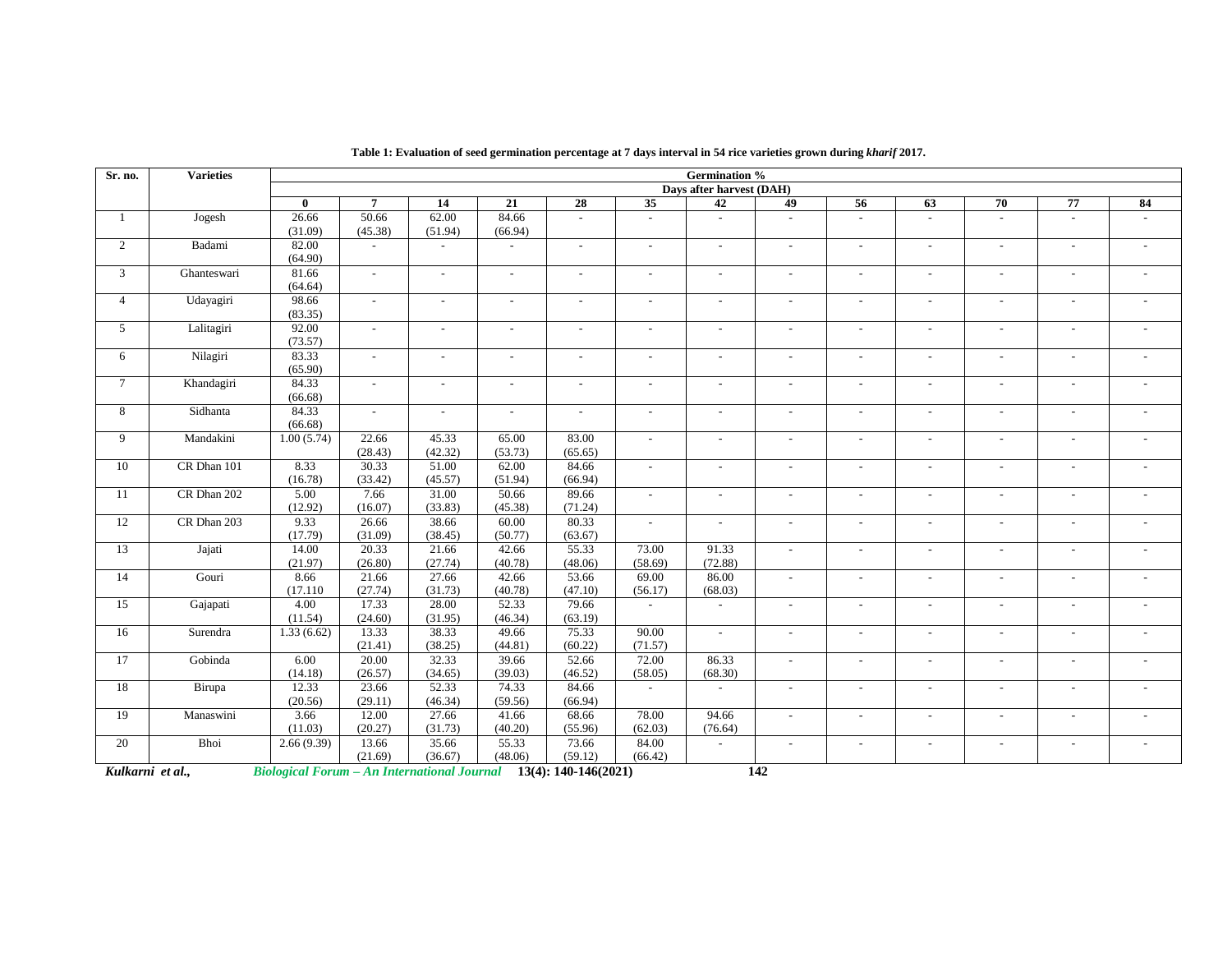| 21              | Rajeswari  | 0.66(4.66) | 24.33          | 36.66   | 50.33          | 57.66          | 75.00                    | 90.66                    |                          |                          |                          |                          |                |                          |
|-----------------|------------|------------|----------------|---------|----------------|----------------|--------------------------|--------------------------|--------------------------|--------------------------|--------------------------|--------------------------|----------------|--------------------------|
|                 |            |            | (29.55)        | (37.26) | (45.19)        | (49.41)        | (60.00)                  | (72.20)                  |                          |                          |                          |                          |                |                          |
| 22              | Sebati     | 5.66       | 25.00          | 40.00   | 59.66          | 80.00          |                          |                          | $\sim$                   | $\overline{\phantom{a}}$ | $\overline{\phantom{a}}$ |                          |                | $\overline{\phantom{a}}$ |
|                 |            | (13.76)    | (30.00)        | (39.23) | (50.57)        | (63.44)        |                          |                          |                          |                          |                          |                          |                |                          |
| 23              | Tejaswini  | 28.00      | 49.00          | 68.00   | 85.33          | $\mathcal{L}$  | $\overline{a}$           | $\overline{a}$           | $\overline{a}$           |                          | $\overline{a}$           | $\sim$                   | $\overline{a}$ | $\sim$                   |
|                 |            | (31.95)    | (44.43)        | (55.55) | (67.48)        |                |                          |                          |                          |                          |                          |                          |                |                          |
| 24              | Pradeep    | 9.00       | 23.66          | 31.66   | 45.00          | 79.00          | 89.00                    | -                        | $\overline{\phantom{a}}$ |                          | $\overline{a}$           |                          | ÷              |                          |
|                 |            | (17.46)    | (29.11)        | (34.24) | (42.13)        | (62.73)        | (70.63)                  |                          |                          |                          |                          |                          |                |                          |
| 25              | Kharavela  | 80.00      | $\overline{a}$ | $\sim$  | $\overline{a}$ | $\overline{a}$ | $\overline{a}$           |                          |                          | $\overline{a}$           | $\overline{a}$           |                          | $\overline{a}$ | $\overline{a}$           |
|                 |            | (63.44)    |                |         |                |                |                          |                          |                          |                          |                          |                          |                |                          |
| 26              | Hiranmayee | 13.66      | 28.00          | 56.33   | 64.00          | 77.66          | 92.00                    |                          |                          |                          |                          |                          | $\overline{a}$ | $\overline{a}$           |
|                 |            | (21.69)    | (31.95)        | (48.64) | (53.13)        | (61.79)        | (73.57)                  |                          |                          |                          |                          |                          |                |                          |
| 27              | Konark     | 84.00      | $\sim$         |         |                | $\sim$         |                          |                          |                          |                          | $\sim$                   |                          |                |                          |
|                 |            | (66.42)    |                |         |                |                |                          |                          |                          |                          |                          |                          |                |                          |
| 28              | Pratibha   | 24.00      | 34.66          | 48.33   | 65.33          | 70.33          | 84.00                    | $\sim$                   | $\overline{a}$           | $\overline{a}$           | $\sim$                   | $\overline{\phantom{a}}$ | $\overline{a}$ | $\sim$                   |
|                 |            | (29.33)    | (36.07)        | (44.04) | (53.93)        | (57.00)        | (66.42)                  |                          |                          |                          |                          |                          |                |                          |
| 29              | Pratap     | 28.33      | 34.66          | 42.33   | 68.66          | 80.66          | $\overline{\phantom{a}}$ | $\overline{\phantom{a}}$ |                          | $\overline{\phantom{a}}$ | $\sim$                   |                          | ٠              | $\blacksquare$           |
|                 |            | (32.16)    | (36.07)        | (40.59) | (55.96)        | (63.91)        |                          |                          |                          |                          |                          |                          |                |                          |
| 30              | Jalamani   | 0.66(4.66) | 3.33           | 5.00    | 9.33           | 13.66          | 18.00                    | 21.66                    | 31.33                    | 47.33                    | 56.00                    | 75.00                    | 89.66          | $\overline{a}$           |
|                 |            |            | (10.51)        | (12.92) | (17.79)        | (21.69)        | (25.10)                  | (27.74)                  | (34.04)                  | (43.47)                  | (48.45)                  | (60.00)                  | (71.24)        |                          |
| 31              | Meher      | 21.33      | 48.66          | 63.00   | 88.33          | $\sim$         |                          |                          |                          |                          | $\blacksquare$           |                          |                |                          |
|                 |            | (27.51)    | (44.23)        | (55.54) | (70.02)        |                |                          |                          |                          |                          |                          |                          |                |                          |
| 32              | Samanta    | 5.00       | 14.00          | 19.66   | 58.00          | 80.00          |                          |                          | $\overline{a}$           |                          | $\blacksquare$           |                          |                | $\overline{a}$           |
|                 |            | (12.92)    | (21.97)        | (26.32) | (49.60)        | (63.44)        |                          |                          |                          |                          |                          |                          |                |                          |
| $\overline{33}$ | Bhubana    | 9.66       | 19.66          | 25.00   | 33.66          | 39.66          | 43.33                    | 74.33                    | 92.66                    | $\sim$                   | $\sim$                   | $\sim$                   | $\sim$         | $\sim$                   |
|                 |            | (18.11)    | (26.32)        | (30.00) | (35.46)        | (39.03)        | (41.17)                  | (59.56)                  | (74.28)                  |                          |                          |                          |                |                          |
| 34              | Urbashi    | 18.66      | 26.66          | 40.66   | 64.33          | 70.66          | 83.00                    |                          |                          |                          |                          |                          |                |                          |
|                 |            | (25.59)    | (31.09)        | (39.62) | (53.33)        | (57.20)        | (65.65)                  |                          |                          |                          |                          |                          |                |                          |
| 35              | Hasanta    | 6.00       | 9.00           | 13.66   | 28.66          | 35.33          | 53.00                    | 64.66                    | 86.66                    | $\sim$                   | $\overline{a}$           |                          |                | $\overline{a}$           |
|                 |            | (14.18)    | (17.46)        | (21.69) | (32.37)        | (36.47)        | (46.72)                  | (53.52)                  | (68.58)                  |                          |                          |                          |                |                          |
| 36              | Mahanadi   | 11.00      | 17.66          | 20.66   | 34.66          | 46.33          | 47.00                    | 57.00                    | 67.66                    | 78.00                    | 83.0                     | $\sim$                   | $\overline{a}$ | $\overline{\phantom{a}}$ |
|                 |            | (19.37)    | (24.85)        | (27.03) | (36.07)        | (42.90)        | (43.28)                  | (49.02)                  | (55.34)                  | (62.03)                  | (65.65)                  |                          |                |                          |
| $\overline{37}$ | Indravati  | 6.33       | 11.00          | 17.33   | 29.00          | 38.66          | 67.00                    | 83.00                    | $\sim$                   | $\overline{a}$           | $\sim$                   |                          |                | $\overline{a}$           |
|                 |            | (14.57)    | (19.37)        | (24.60) | (32.58)        | (38.45)        | (54.94)                  | (65.65)                  |                          |                          |                          |                          |                |                          |
| 38              | Mrunalini  | 2.00(8.13) | 6.00           | 9.33    | 21.66          | 48.66          | 60.00                    | 72.66                    | 89.33                    | $\overline{a}$           | $\sim$                   | $\overline{\phantom{a}}$ | $\overline{a}$ | $\sim$                   |
|                 |            |            | (14.18)        | (17.79) | (27.74)        | (44.23)        | (50.77)                  | (58.47)                  | (70.93)                  |                          |                          |                          |                |                          |
| 39              | Jagabandhu | 3.66       | 8.66           | 12.00   | 27.33          | 38.66          | 67.00                    | 97.33                    |                          |                          | $\overline{a}$           |                          |                | $\overline{\phantom{a}}$ |
|                 |            | (11.03)    | (17.11)        | (20.27) | (31.52)        | (38.45)        | (54.94)                  | (80.60)                  |                          |                          |                          |                          |                |                          |
| 40              | Prachi     | 99.33      | $\sim$         |         | $\sim$         | $\sim$         | $\sim$                   |                          | $\blacksquare$           | $\sim$                   | $\overline{\phantom{a}}$ |                          | $\sim$         | $\overline{\phantom{a}}$ |
|                 |            | (85.30)    |                |         |                |                |                          |                          |                          |                          |                          |                          |                |                          |
| 41              | Ramachandi | 11.00      | 15.66          | 24.33   | 58.66          | 66.66          | 81.66                    | $\sim$                   | $\overline{a}$           | $\overline{a}$           | $\overline{a}$           | $\overline{\phantom{a}}$ | $\overline{a}$ | $\sim$                   |
|                 |            | (19.37)    | (23.31)        | (29.55) | (49.99)        | (54.73)        | (64.64)                  |                          |                          |                          |                          |                          |                |                          |
| 42              | Asutosh    | 13.00      | 19.33          | 26.33   | 37.00          | 47.66          | 53.00                    | 68.00                    | 75.00                    | 91.33                    | $\sim$                   |                          |                | L.                       |
|                 |            | (21.13)    | (26.08)        | (30.87) | (37.47)        | (43.66)        | (46.72)                  | (55.55)                  | (60.00)                  | (72.88)                  |                          |                          |                |                          |

*Kulkarni et al., Biological Forum – An International Journal* **13(4): 140-146(2021) 143**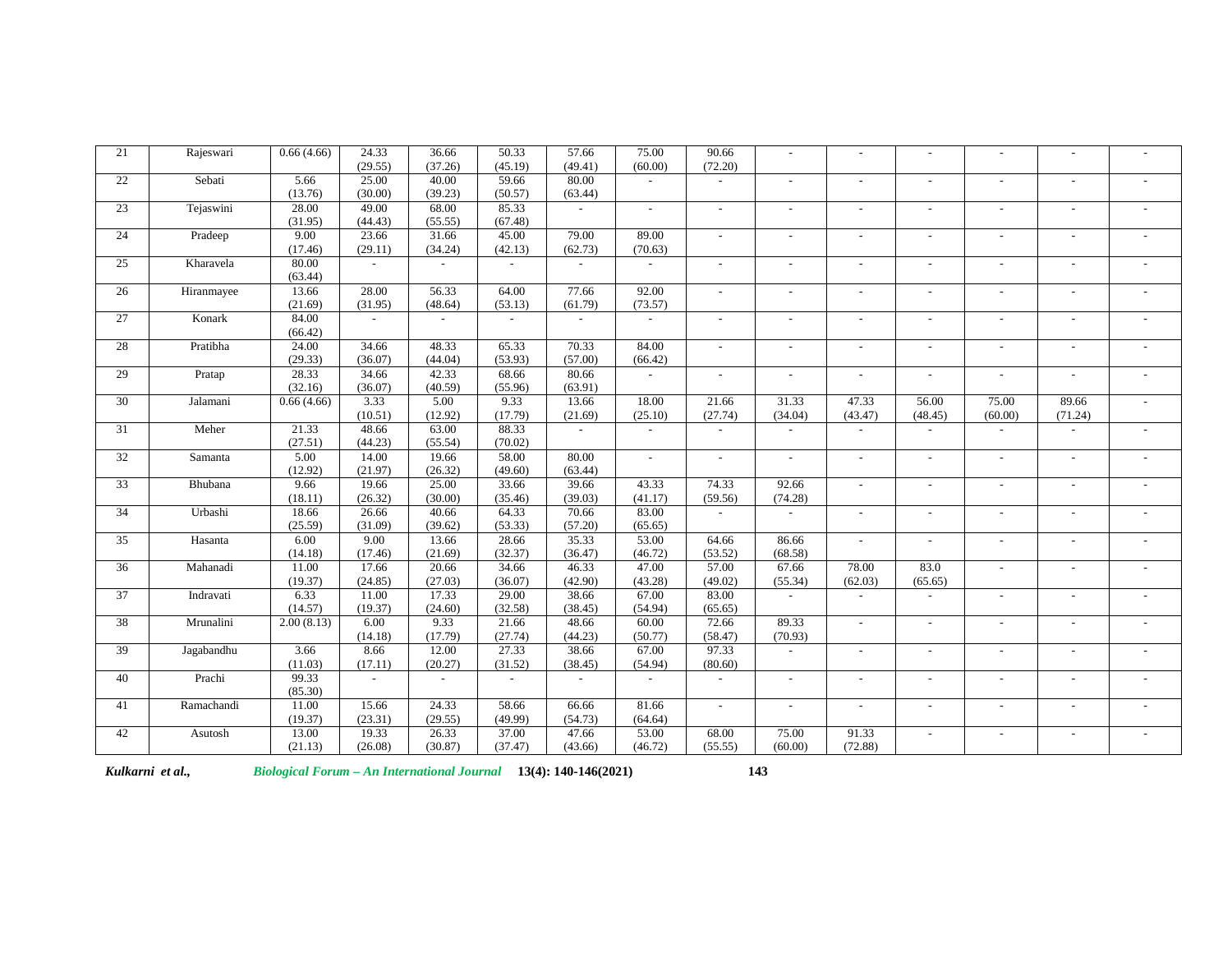| 43 | Tanmayee    | 14.33      | 20.33      | 29.33      | 37.33   | 50.33   | 67.00   | 82.00                    |                          |         |                          |                          |                          |                          |
|----|-------------|------------|------------|------------|---------|---------|---------|--------------------------|--------------------------|---------|--------------------------|--------------------------|--------------------------|--------------------------|
|    |             | (22.24)    | (26.80)    | (32.79)    | (37.66) | (45.19) | (54.94) | (64.90)                  |                          |         |                          |                          |                          |                          |
| 44 | Bhanja      | 17.00      | 28.66      | 32.33      | 54.66   | 87.00   |         | $\overline{\phantom{a}}$ |                          |         | $\overline{\phantom{a}}$ | $\overline{\phantom{a}}$ |                          |                          |
|    |             | (24.35)    | (32.37)    | (34.65)    | (47.67) | (68.87) |         |                          |                          |         |                          |                          |                          |                          |
| 45 | Upahar      | 0.00       | 5.00       | 9.66       | 13.66   | 17.33   | 24.00   | 30.33                    | 65.66                    | 97.33   | $\overline{\phantom{0}}$ |                          |                          |                          |
|    |             | (0.0025)   | (12.92)    | (18.11)    | (21.69) | (24.60) | (29.33) | (33.42)                  | (54.13)                  | (80.60) |                          |                          |                          |                          |
| 46 | Panidhan    | 4.00       | 6.66       | 19.33      | 24.66   | 35.66   | 45.33   | 72.33                    | 88.00                    |         | $\overline{\phantom{a}}$ |                          |                          |                          |
|    |             | (11.54)    | (14.96)    | (26.08)    | (29.77) | (36.67) | (42.32) | (58.26)                  | (69.73)                  |         |                          |                          |                          |                          |
| 47 | Jayantidhan | 0.66(4.66) | 3.33       | 6.33       | 8.66    | 13.66   | 20.00   | 32.00                    | 60.33                    | 75.00   | 97.00                    | $\overline{\phantom{a}}$ |                          |                          |
|    |             |            | (10.51)    | (14.57)    | (17.11) | (21.69) | (26.57) | (34.45)                  | (50.96)                  | (60.00) | (80.03)                  |                          |                          |                          |
| 48 | CR Dhan 305 | 0.00       | 12.33      | 30.66      | 44.66   | 68.33   | 74.00   | 90.33                    | $\overline{\phantom{a}}$ |         | $\overline{\phantom{a}}$ | $\overline{\phantom{a}}$ | $\overline{\phantom{a}}$ |                          |
|    |             | (0.0025)   | (20.56)    | (33.62)    | (41.93) | (55.75) | (59.34) | (71.88)                  |                          |         |                          |                          |                          |                          |
| 49 | CR Dhan 408 | 1.00(5.74) | 2.00(8.13) | 5.33       | 10.66   | 15.33   | 19.00   | 23.66                    | 35.00                    | 51.00   | 67.33                    | 75.33                    | 95.66                    |                          |
|    |             |            |            | (13.35)    | (19.06) | (23.05) | (25.84) | (29.11)                  | (36.27)                  | (45.57) | (55.14)                  | (60.22)                  | (77.98)                  |                          |
| 50 | CR Dhan 500 | 1.00(5.74) | 1.00(5.74) | 4.00       | 7.66    | 15.66   | 21.00   | 28.66                    | 37.66                    | 59.66   | 77.00                    | 92.00                    |                          |                          |
|    |             |            |            | (11.54)    | (16.07) | (23.31) | (27.27) | (32.37)                  | (37.86)                  | (50.57) | (61.34)                  | (73.57)                  |                          |                          |
| 51 | CR Dhan 505 | 2.66(9.39) | 7.66       | 9.66       | 13.66   | 19.00   | 25.00   | 43.66                    | 57.66                    | 64.33   | 71.33                    | 92.66                    | $\overline{\phantom{a}}$ | $\overline{\phantom{a}}$ |
|    |             |            | (16.07)    | (18.11)    | (21.69) | (25.84) | (30.00) | (41.36)                  | (49.41)                  | (53.33) | (57.63)                  | (74.28)                  |                          |                          |
| 52 | CR Dhan 506 | 1.66(7.40) | 5.33       | 9.33       | 13.00   | 15.00   | 19.00   | 23.00                    | 30.33                    | 32.66   | 43.00                    | 58.66                    | 75.33                    | 99.66                    |
|    |             |            | (13.35)    | (17.79)    | (21.13) | (22.79) | (25.84) | (28.66)                  | (33.42)                  | (34.85) | (40.98)                  | (49.99)                  | (60.22)                  | (86.66)                  |
| 53 | CR Dhan 507 | 2.00(8.13) | 2.66(9.39) | 4.33       | 7.00    | 12.33   | 26.00   | 44.00                    | 52.66                    | 61.66   | 70.33                    | 89.66                    |                          |                          |
|    |             |            |            | (12.01)    | (15.34) | (20.56) | (30.66) | (41.55)                  | (46.52)                  | (51.74) | (57.00)                  | (71.24)                  |                          |                          |
| 54 | CR Dhan 508 | 0.00       | 1.66(7.40) | 2.00(8.13) | 5.00    | 10.00   | 11.00   | 13.00                    | 25.00                    | 40.66   | 52.66                    | 69.00                    | 77.33                    | 98.66                    |
|    |             | (0.0025)   |            |            | (12.92) | (18.43) | (19.37) | (21.13)                  | (30.00)                  | (39.62) | (46.52)                  | (56.17)                  | (61.57)                  | (83.35)                  |
|    | Mean        | 22.86      | 14.73      | 23.19      | 35.00   | 40.97   | 27.94   | 27.63                    | 16.57                    | 12.94   | 11.44                    | 10.23                    | 6.26(5.02)               | 3.67(3.16)               |
|    |             | (24.81)    | (19.32)    | (25.19)    | (32.83) | (35.92) | (25.34) | (23.95)                  | (14.29)                  | (11.01) | (9.50)                   | (8.25)                   |                          |                          |

Figures in parentheses indicate arcsine transformed values

#### **Table 2: Period of dormancy in 54 rice varieties grown during** *kharif* **2017.**

| <b>Period of dormancy</b>                              | <b>Varieties</b>                                                                                                                                                                                                                                                                                                                                                 |
|--------------------------------------------------------|------------------------------------------------------------------------------------------------------------------------------------------------------------------------------------------------------------------------------------------------------------------------------------------------------------------------------------------------------------------|
| <b>VWD:</b> Very weak dormancy (0-7 days)              | Badami, Ghanteswari, Udayagiri, Lalitagiri, Nilagiri, Khandagiri, Sidhanta, Kharavela, Konark & Prachi                                                                                                                                                                                                                                                           |
| <b>WD:</b> Weak dormancy (7-14 days)                   | Nil                                                                                                                                                                                                                                                                                                                                                              |
| <b>MD:</b> Moderate dormancy (14-21 days)              | Jogesh, Tejaswini & Meher                                                                                                                                                                                                                                                                                                                                        |
| <b>SD:</b> Strong dormancy (21-28 days)                | Mandakini, CR Dhan 101, CR Dhan 202, CR Dhan 203, Birupa, Sebati, Pratap, Samanta & Bhanja                                                                                                                                                                                                                                                                       |
| <b>VSD:</b> Very strong dormancy $(> 28 \text{ days})$ | Jajati, Gouri, Gajapati, Surendra, Gobinda, Manaswini, Bhoi, Rajeswari, Pradeep, Hiranmayee, Pratibha, Jalamani,<br>Bhubana, Urbashi, Hasanta, Mahanadi, Indravati, Mrunalini, Jagabandhu, Ramachandi, Asutosh, Tanmayee, Upahar,<br>Panidhan, Jayantidhan, CR Dhan 305, CR Dhan 408, CR Dhan 500, CR Dhan 505, CR Dhan 506, CR Dhan 507 & CR<br><b>Dhan 508</b> |

**VWD**: Very weak dormancy (0-7 days), **WD**: Weak dormancy (7-14 days), **MD**: Moderate dormancy (14-21 days), **SD**: Strong dormancy (21- 28 days) and **VSD**: very strong dormancy (> 28 days)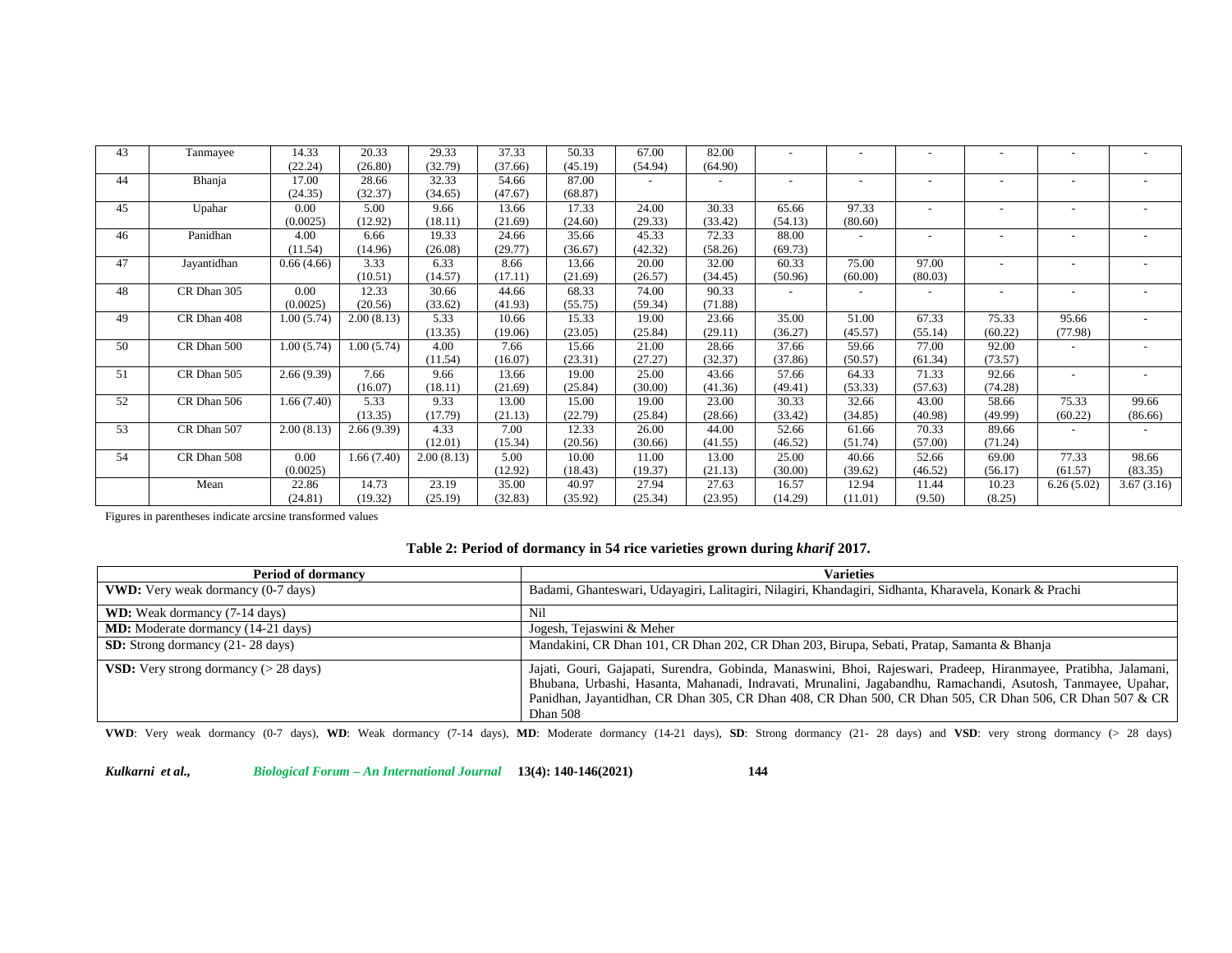Swain *et al*. (2001) recorded that the dormancy period of the varieties ranged from 33 to 107 days in groundnut varieties. Mathur *et al*. (2000) announced that two groundnuts viz. cultivars, PBS-12115 and PBS-12126, had 21-28 days and 14-21 days respectively of fresh seed dormancy. Singh *et al*. (2002) screened five distinct groundnut cultivars for dormancy period, revealing that all cultivars have dormancy periods ranging from 4 to 5 months.

# **CONCLUSION**

From the entire experiment, it can be concluded that, the late maturing varieties have long dormancy period as compared to early and medium maturing varieties. It can also be revealed that the dormancy was higher during *kharif* season due to reduction in photosynthesis.

#### **FUTURE SCOPE**

The present study would be helpful to the seed producers and breeders for planning seed production programmes to utilise these varieties in crop improvement programme to incorporate seed dormancy into the popular varieties which are non-dormant in nature to avoid pre-harvest sprouting problem during monsoon seasons. The varietal difference of dormancy duration needs to be studied further at biochemical and molecular level.

**Acknowledgment.** Authors are gratefully acknowledged to the Department of Science and Technology (DST, Government of India), New Delhi for providing financial assistance for this research work through INSPIRE Fellowship.

**Conflict of Interest.** Authors have no conflict of interest.

#### **REFERENCE**

- Agarwal P. K. (1981). Genotypic variation in seed dormancy of paddy and simple methods to break it*. Seed Research*, *9*: 20-27.
- Agrawal, P. K. and Nanda J. S. (1969). A note on dormancy in rice. *Riso*, *18:* 325-326.
- Anonymous (1985). The germination tests. *Seed Science & Technology*, *13*(2): 421-463.
- Chang, T. T. and Tangupay, O. (1973). Inheritance of grain dormancy in relation to growth duration in 10 rice crosses. *SABRO News Letter*, *5*: 87-94.
- Franco. (1997). Variation in the Loss of Seed Dormancy during after ripening of Wild and Cultivated Rice Species. *Annals of Botany*, *94*: 865–872.
- Gianinetti, A. and Cohn, M. A. (2008). Seed dormancy in red rice. XIII: Interaction of dry-after ripening and hydration temperature. *Seed Science Research*, *18*(3): 151-159.
- Goufo, P. (2008). Rice production in Cameroon: a review. *Research Journal of Agriculture and Biological Sciences*, *4*(6): 745-756.
- Hanumanthappa, D., Vasudevan, S., Ibrahim, M., Shakuntala, N., Amaregouda A. and Doddagoudar, S. (2015). Studies on seed dormancy in paddy genotypes. *International Journal of Environmental Science*, *9*: 261-263.
- Hanumanthappa, D., Vasudevan, S., Kisan, B., Wali, V., Anil S. and Maruthi, K. (2016). Mechanism and duration of seed dormancy in paddy genotypes. *Environment and Ecology, 34*(4C): 2236-2240.
- Hayashi, M. and Himeno, M. (1974). Studies on the dormancy and germination of rice seed. III Relations between germination of immature seed and seed dormancy and growth inhibitors in rice. *Japanese Journal of Tropical Agriculture*, *17*: 245- 249.
- Kalitha, U. C., Baruah D. K. and Upadhaya, L. P. (1994). Seed dormancy in germplasm collection of rice (*Oryza sativa*) insensitive to photoperiod. *Indian Journal of Agricultural Sciences*, *64*: 160-164.
- Kumari, P., Mishra, G. C., Pant, A. K., Shukla G. and Kujur, S. N. (2014). Comparison of forecasting ability of different statistical models for productivity of rice (*Oryza sativa* L.) in India. *The Ecoscan*, *8*: 193-198.
- Mahadevappa, M. and Nandisha, B. S. (1987). A view of the status of genetic analysis of characters important in harvest, post-harvest and seed technology of rice (*Oryza sativa* L.) in Southern India. *Seed Science and Technology*, *15*: 585-591.
- Murthy, P., Reddy P. and Prasad, S.(1990). Seed dormancy of rice varieties released by Andhra Pradesh Agricultural University (APAU). *International Rice Research Newsletter*, *15*(6): 6-7.
- Mathur, R. K., Manivel, P., Samdur M. Y. and Bandopadhyay, A. (2000). Screening for fresh seed dormancy in Spanish bunch groundnut. *Journal of Oilseeds Research*, *17*(1): 181-182.
- Padma, V. and Reddy, B. M. M. (2000). Evaluation of rice genotypes for dormancy duration and seed stability under natural accelerated ageing. *Seed Research*, *28*(2): 158-165.
- Rao S.P. (1994). Studies on seed dormancy in traditional rice varieties as affected by seasons. *Indian Journal of Plant physiology*, *33*: 113-115.
- Saadiah A.S.H. (1992). Post-harvest seed dormancy in local rice varieties. *MARDI Research Journal*, *20*(1): 29-35.
- Sahoo, P. and Swain, S. K. (1983). Methods of drying to prolong viability of groundnut seeds in storage. *III All India Seed Technology Research Workshop held at UAS, Bangalore*, on 23-25 May, 1983.
- Sanghamitra, P.,Sahu, R. K.,Singh, L.K., Moharana, D., Bagchi, T. B., Munda, S., Sarkar, S., Basak, N., Kumar, G., Yadav, M. G., Bose, L. K., Marandi, B. C., Meher J. and Subuddhi, H. N. (2018). Does ecology has an impact on seed dormancy?. *Oryza*, *55*(3): 445-451.
- Saritha A. (2004). Assessment of seed dormancy duration and braking methods in rice genotypes  $(Orxza)$ braking methods in rice *sativa* L.). *M.Sc. (Agri) Thesis*, ANGRAU, Rajendranagar, Hyderabad.
- Seshu, D. V. and Dadlani, V. (1991). Mechanism of seed dormancy in rice. *Seed Science Research*, *1*(3):187- 194.
- Siddique, S. B., Seshu D. V. and Pardee, W. D. (1988). Classification of dormancy in rice and release from dormancy by moist heat treatment. *SABRAO Journal of Breeding and Genetics, 20*(1): 1-18.
- Simpson G. M. (2007). Seed dormancy in grasses Cambridge University Press, Cambridge, New York, Port Chester, Melbourne and Sydney.
- Singh, C. B., Verma, R. K., Khan, A. A., Singh N. B. and Uttam, A. K. (2002). Dormancy behaviour and overcoming method in groundnut. *Seed Research*, *30*(2): 211-214.
- Sooganna, L. V., Subbarao, P., Kiran Babu, P., Chaitanya U. and Keshavulu, K. (2012). Effect of maleic hydrazide on induction of seed dormancy and seed quality parameters in rice. *Seed Research*, *40*(2): 124-133.